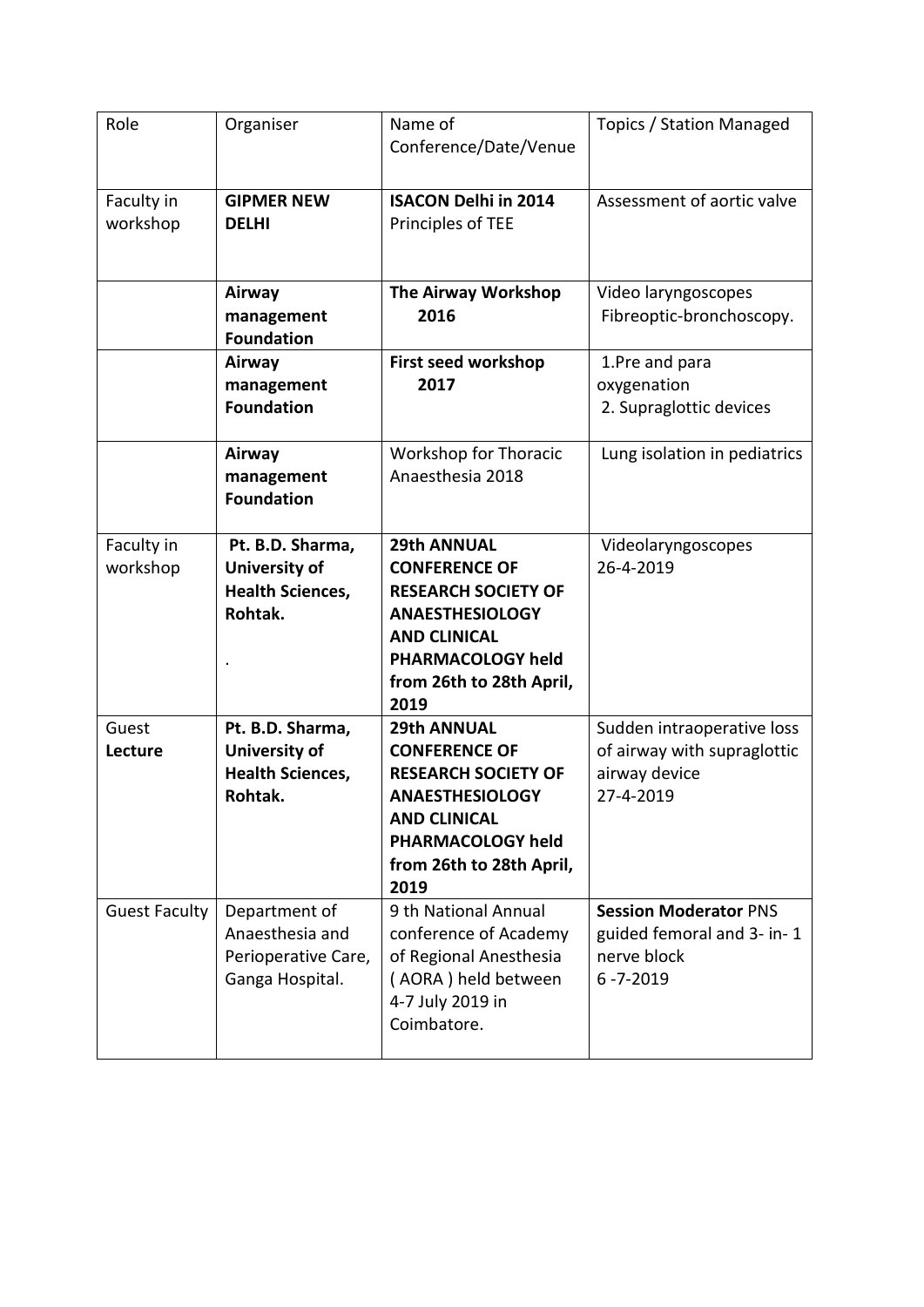| Faculty in<br>Workshop | Dept of<br>Anaesthesiology<br>and Pain<br><b>Management MAX</b><br>Superspeciality<br><b>Hospital Saket,</b><br>New Delhi. | 10th Interventional<br>Perioperative<br>Sonography Workshop<br>and Conference<br>conducted by the<br>Interventional<br>Perioperative<br>Sonography Association<br>(IPSA) 22nd & 23rd Feb<br>2020<br>New Delhi.<br><b>MAX Superspeciality</b><br>Hospital Saket, New<br>Delhi. | 22nd Feb Upper limb<br>Blocks 2018: Above the<br>clavicle (Supraclavicular,<br>interscalene) and stellate<br>ganglion<br>blocks.<br>23rd Feb Thoracic, Breast<br>and Abdominal surgeries -<br>Blocks on the ventral<br>surface: Pec 1&2, SAP,<br>TAP and Rectus sheath<br>blocks |
|------------------------|----------------------------------------------------------------------------------------------------------------------------|-------------------------------------------------------------------------------------------------------------------------------------------------------------------------------------------------------------------------------------------------------------------------------|----------------------------------------------------------------------------------------------------------------------------------------------------------------------------------------------------------------------------------------------------------------------------------|
| Guest<br>Lecture       | Department of<br>Anaesthesia,<br>ABVIMS, Dr. RML<br>Hospital New Delhi                                                     | Anaesthesia<br>Postgraduate Pre<br><b>Examination Course</b><br>$(APPEC-21)$<br>6th-14th Feb, 2021                                                                                                                                                                            | Anaesthesia for Foreign<br>body bronchus<br>13-2-2021<br>3:50 pm -4:20 pm.                                                                                                                                                                                                       |
| Guest<br>Lecture       | Department of<br>Anaesthesia and<br>Intensive Care,<br><b>LHMC New Delhi</b>                                               | "Workshop on Basics of<br>Acupuncture"<br>3-17 September 2021                                                                                                                                                                                                                 | The stomach channel<br>8-9-2021.                                                                                                                                                                                                                                                 |
| Faculty in<br>Workshop | Department of<br>Anaesthesiology<br>LHMC, New Delhi                                                                        | Lady Hardinge<br>Anaesthesia Refresher<br>Course, Mastering Table<br>Vivas, (LARC MTV)<br>4-8 October 2021.                                                                                                                                                                   | <b>Pulmonary Function Tests</b><br>6-10-2021.                                                                                                                                                                                                                                    |